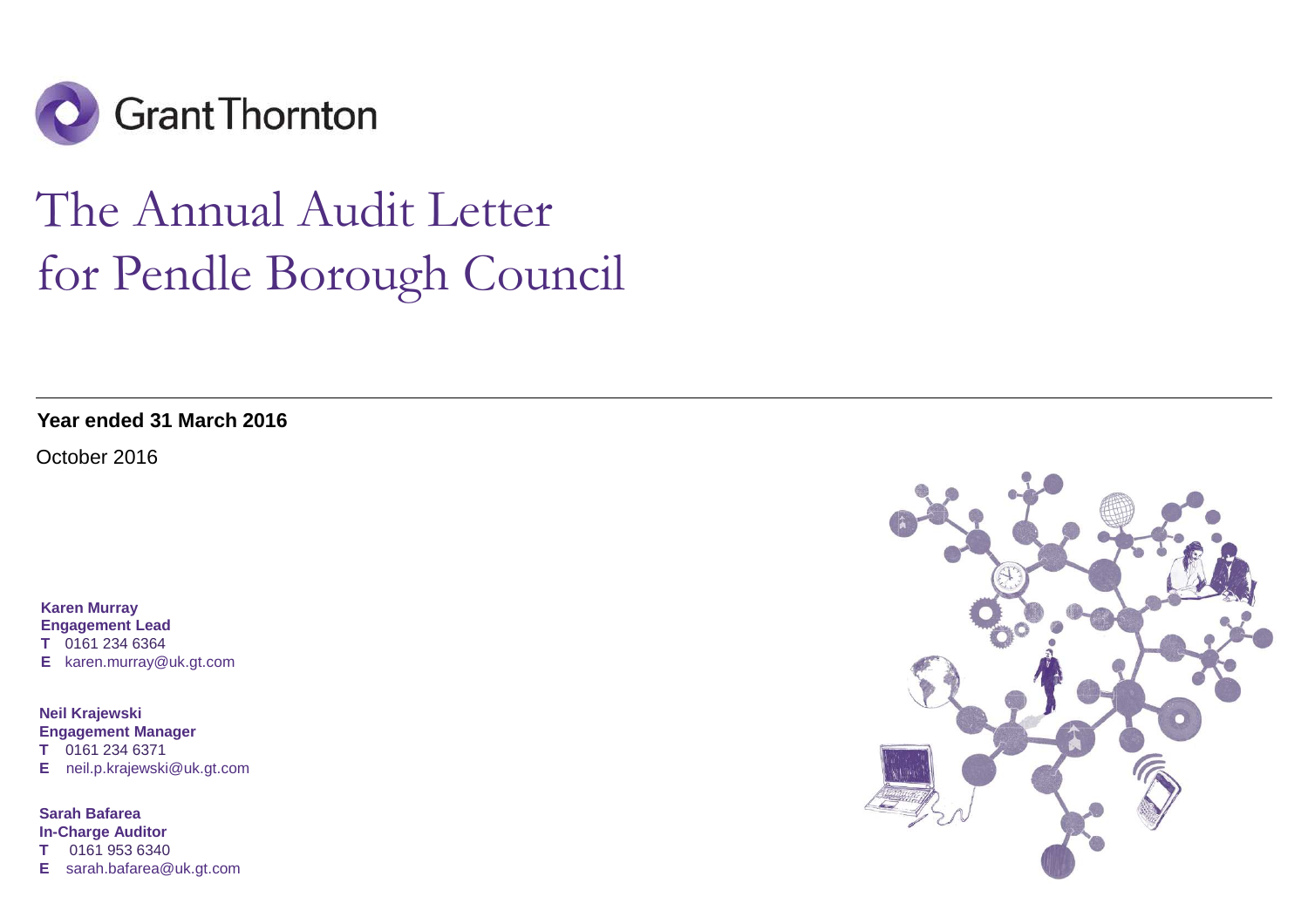# Contents

| <b>Section</b>                       | <b>Page</b> |  |
|--------------------------------------|-------------|--|
| Executive summary<br>1.              | 3           |  |
| Audit of the accounts<br>$2_{\cdot}$ | 5           |  |
| Value for Money conclusion<br>3.     | $\Omega$    |  |
| Working with the Council<br>4.       | 11          |  |
| Appendices                           |             |  |
| A Reports issued and fees            | 14          |  |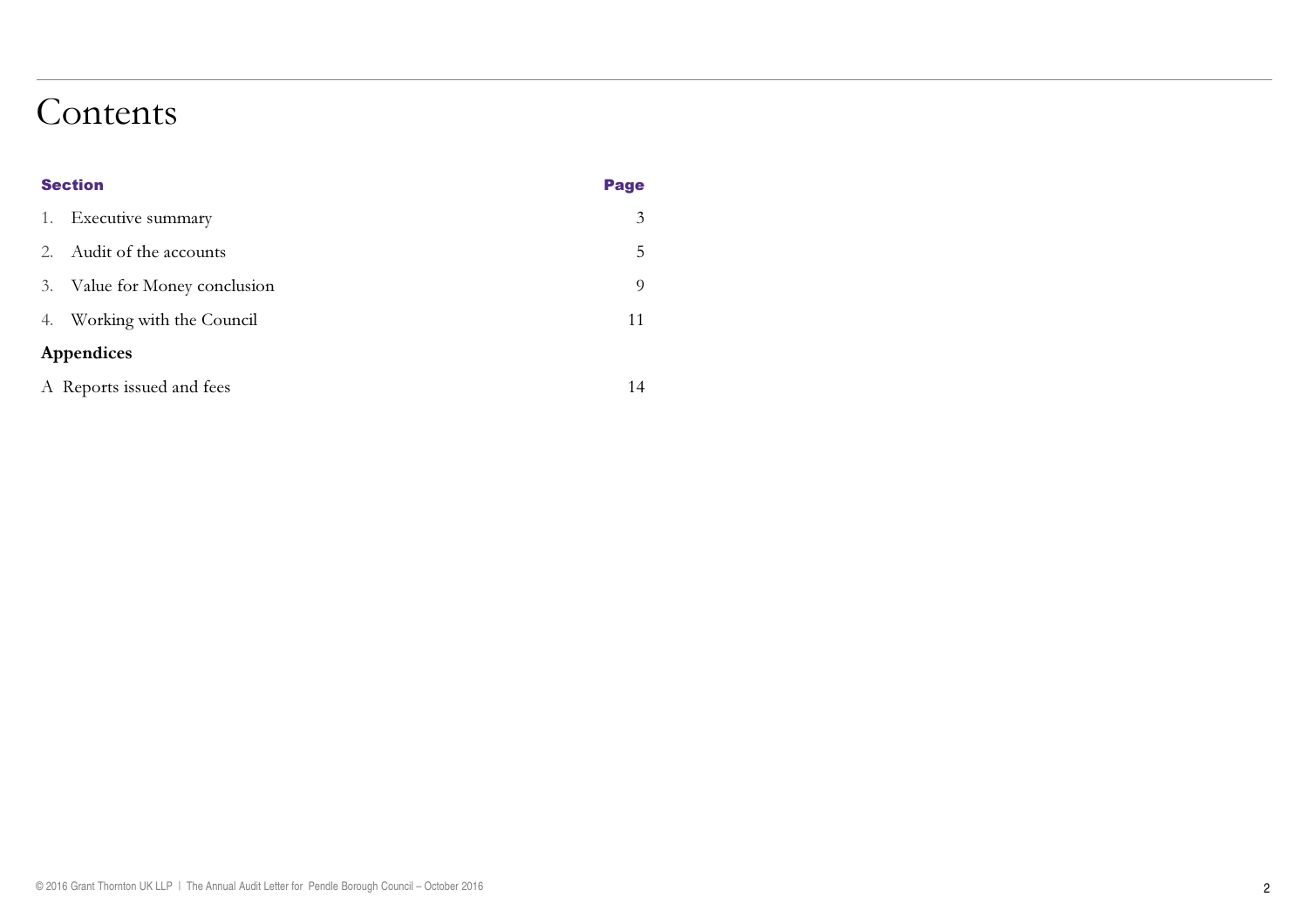# Purpose of this letter

 Our Annual Audit Letter (Letter) summarises the key findings arising from the work that we have carried out at Pendle Borough Council ('the Council') for theyear ended 31 March 2016.

This Letter is intended to provide a commentary on the results of our work to the Council and its external stakeholders, and to highlight issues that we wish to draw to the attention of the public. In preparing this letter, we have followed the National Audit Office (NAO)'s Code of Audit Practice (the Code) and Auditor Guidance Note (AGN) 07 – 'Auditor Reporting'.

We reported the detailed findings from our audit work to the Council's Accountsand Audit Committee as those charged with governance in our Audit Findings Report on 28th July 2016.

# Our responsibilities

 We have carried out our audit in accordance with the NAO's Code of Audit Practice, which reflects the requirements of the Local Audit and Accountability Act 2014 (the Act). Our key responsibilities are to:

- •give an opinion on the Council's financial statements (section two); and
- assess the Council's arrangements for securing economy, efficiency and• effectiveness in its use of resources (the value for money conclusion) (section three).

In our audit of the Council's financial statements, we comply with International Standards on Auditing (UK and Ireland) (ISAs) and other guidance issued by the NAO.

# Our work

#### Financial statements opinion

 We gave an unqualified opinion on the Council's financial statements on 2 August 2016.

#### Value for money conclusion

 We were satisfied that the Council put in place proper arrangements to ensure economy, efficiency and effectiveness in its use of resources during the year ended 31 March 2016. We reflected this in our audit opinion on 2 August 2016.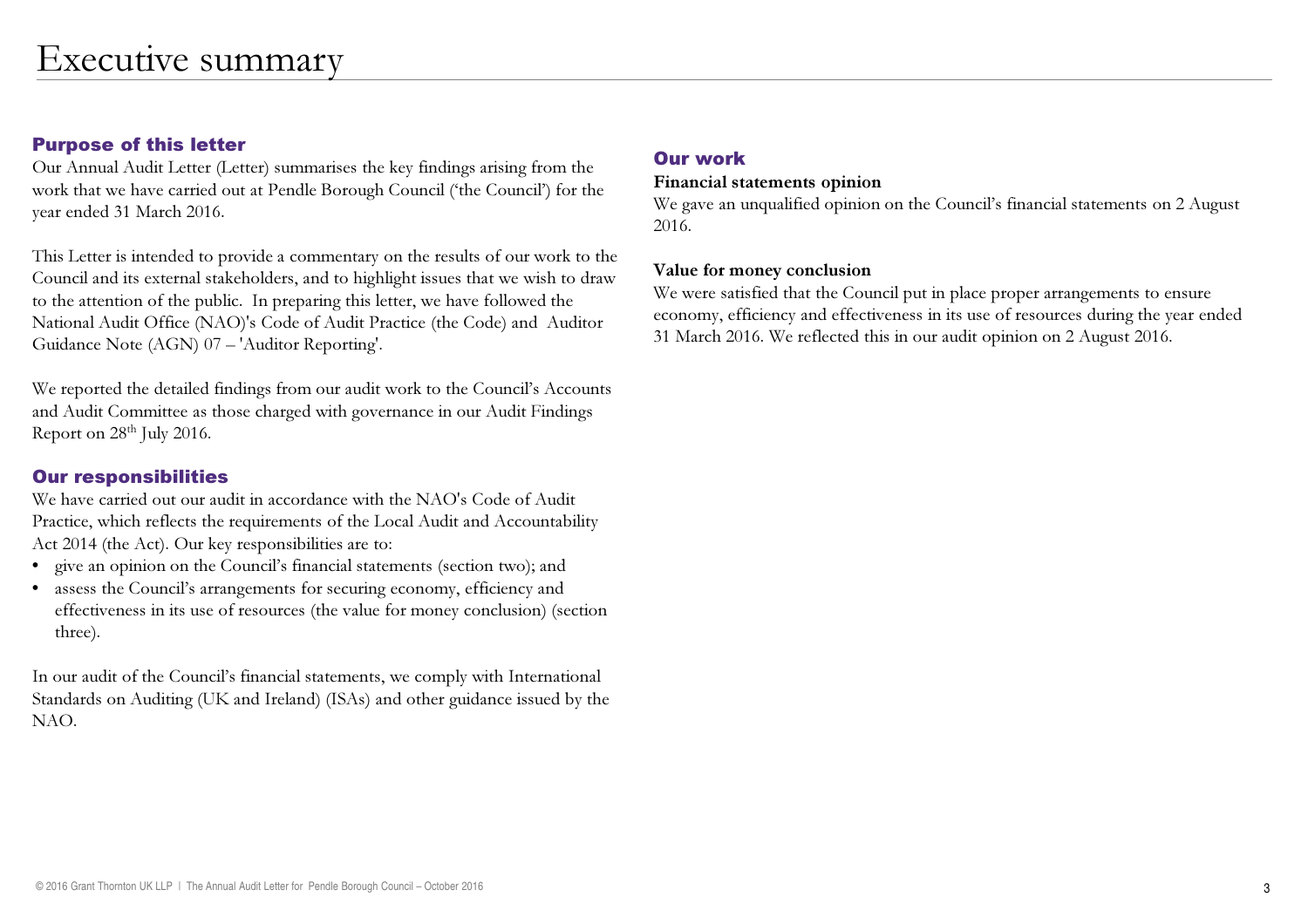#### Certification of grants

 We also carry out work to certify the Council's Housing Benefit subsidy claim on behalf of the Department for Work and Pensions. Our work on this claim is not yet complete and will be finalised by 30 November 2016. We will report the results of this work to the Accounts and Audit Committee in our Annual Certification Letter.

# Working with the Council

#### Early Closure of the Accounts

Working in partnership with the Council's finance team, we were able to bring forward the closure of the audit by eight weeks compared with previous years. This is important because from 2018 changes in regulation mean that the Council will need to issue its accounts for audit by 31 May and the audit will need to be concluded by 31 July. The early closure of this year's audit indicates the Council has made good progress towards putting in place the arrangements needed to adhere to the new timetable.

# High Quality Financial Statements

 We were pleased to note that compressing the timetable for the production of the financial statements did not result in a deterioration in the quality of the financial statements or an increase in the number of adjustments required as a result of the audit process. Management continue to produce high quality financial statements which adhere to the requirements of the CIPFA Code of Practice on Local Authority Accounting.

We would like to record our appreciation for the assistance and co-operationprovided to us during our audit by the Council's staff.

> Grant Thornton UK LLPOctober 2016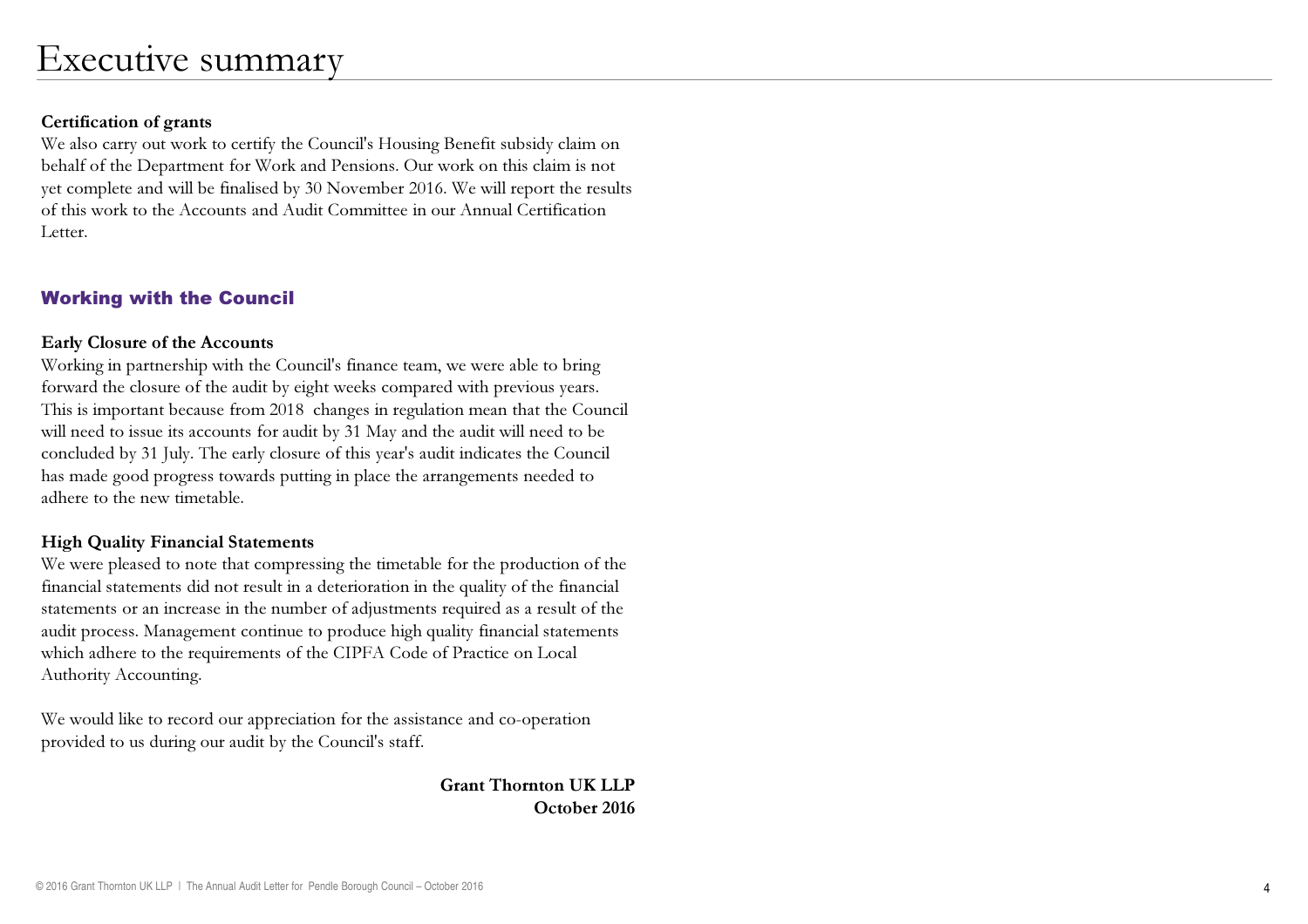#### Our audit approach

#### Materiality

 In our audit of the Council's accounts, we use the concept of materiality to determine the nature, timing and extent of our work, and in evaluating the results of our work. We define materiality as the size of the misstatement in the financial statements that would lead a reasonably knowledgeable person to change or influence their economic decisions.

We determined materiality for our audit of the Council's accounts to be  $f1,108,000$ , which is 2% of the Council's gross revenue expenditure. We used this benchmark, as in our view, users of the Council's accounts are most interested in how it has spent the income it has raised from taxation and grants during the year.

We also set a lower level of specific materiality for certain areas such as cash, senior officer remuneration and related party transaction disclosures.

We set a lower threshold of  $f$ , 55,400, above which we reported errors to the Accounts and Audit Committee in our Audit Findings Report.

#### The scope of our audit

 Our audit involves obtaining enough evidence about the amounts and disclosures in the financial statements to give reasonable assurance that they are free from material misstatement, whether caused by fraud or error.

This includes assessing whether:

- the Council's accounting policies are appropriate, have been consistently applied and adequately disclosed;
- •significant accounting estimates made by management are reasonable; and
- the overall presentation of the financial statements gives a true and fair view.

We also read the narrative report and annual governance statement to check they are consistent with our understanding of the Council and with the accounts on which we give our opinion.

We carry out our audit in line with ISAs (UK and Ireland) and the NAO Code of Audit Practice. We believe the audit evidence we have obtained is sufficient and appropriate to provide a basis for our opinion.

Our audit approach was based on a thorough understanding of the Council's business and is risk-based.

We identified key risks and set out overleaf the work we performed in response to these risks and the results of this work.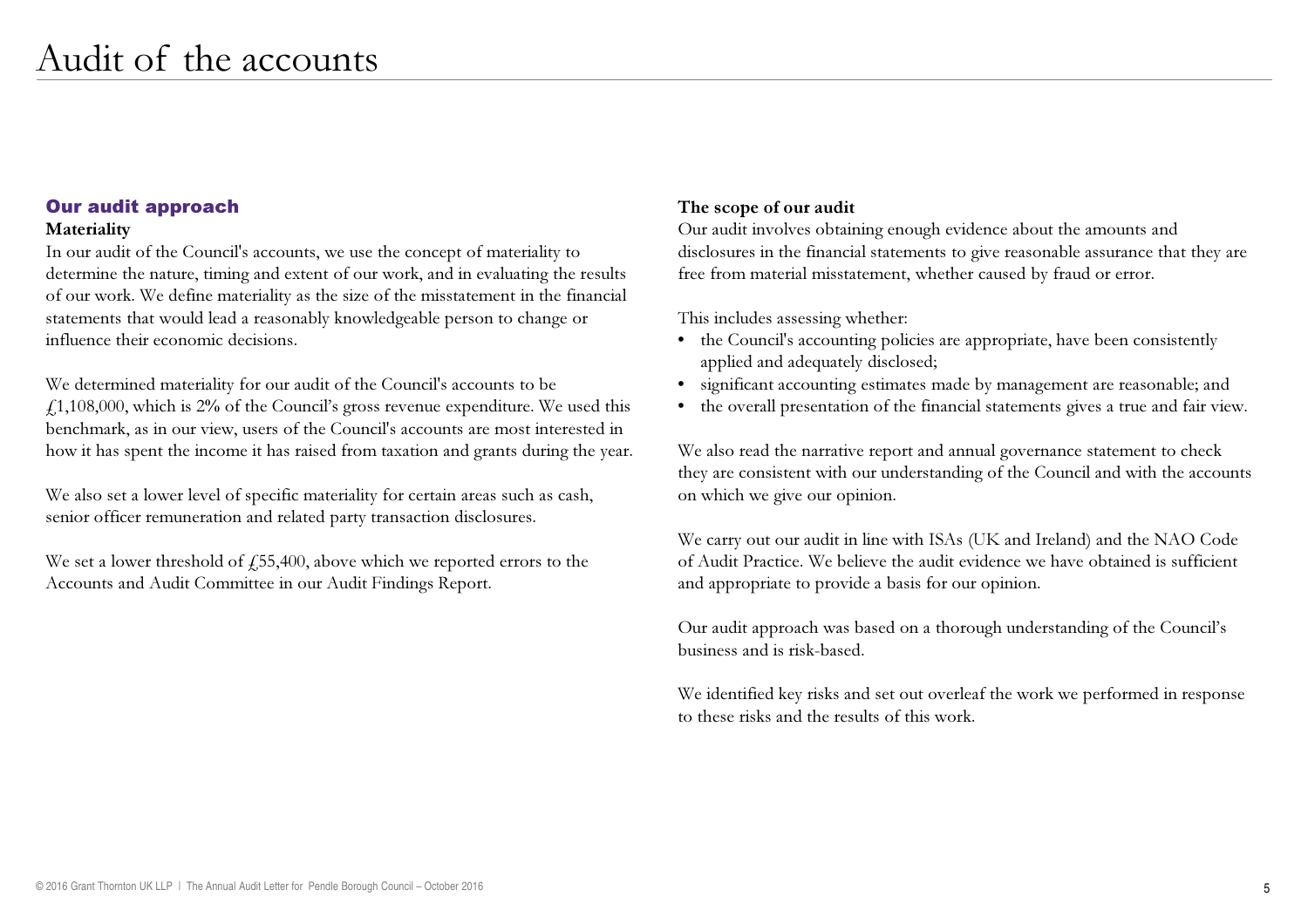These are the risks which had the greatest impact on our overall strategy and where we focused more of our work.

| Risks identified in our audit plan                                                                                                                                                                                                                                                                                                                            | How we responded to the risk                                                                                                                                                                                                                                                                                                                                                                                                                                                                                                                                                                                                                                                                                                                                                                                                                                                                                                     |
|---------------------------------------------------------------------------------------------------------------------------------------------------------------------------------------------------------------------------------------------------------------------------------------------------------------------------------------------------------------|----------------------------------------------------------------------------------------------------------------------------------------------------------------------------------------------------------------------------------------------------------------------------------------------------------------------------------------------------------------------------------------------------------------------------------------------------------------------------------------------------------------------------------------------------------------------------------------------------------------------------------------------------------------------------------------------------------------------------------------------------------------------------------------------------------------------------------------------------------------------------------------------------------------------------------|
| The revenue cycle includes fraudulent transactions<br>Under ISA (UK&I) 240 there is a presumed risk that<br>revenue may be misstated due to the improper<br>recognition of revenue.<br>This presumption can be rebutted if the auditor<br>concludes that there is no risk of material misstatement<br>due to fraud relating to revenue recognition.           | Having considered the risk factors set out in ISA 240 and the nature of the revenue streams at Pendle Borough Council, we<br>determined at the planning stage of our audit that the risk of fraud arising from revenue recognition can be rebutted,<br>because:<br>there is little incentive to manipulate revenue recognition;<br>$\bullet$<br>opportunities to manipulate revenue recognition are very limited; and<br>$\bullet$<br>the culture and ethical frameworks of local authorities, including Pendle Borough Council, mean that all forms of fraud<br>$\bullet$<br>are seen as unacceptable.<br>We did not identify any issues to report.                                                                                                                                                                                                                                                                             |
| <b>Management over-ride of controls</b><br>Under ISA (UK&I) 240 it is presumed that the risk of<br>management over-ride of controls is present in all<br>entities.                                                                                                                                                                                            | As part of our audit work we:<br>reviewed and walked through the controls implemented by management in relation to the posting of journal entries;<br>$\bullet$<br>reviewed the accounting estimates, judgments and decisions made by management;<br>$\bullet$<br>tested the journal entries; and<br>$\bullet$<br>reviewed the unusual significant transactions.<br>We did not identify any issues to report.                                                                                                                                                                                                                                                                                                                                                                                                                                                                                                                    |
| Valuation of property plant and equipment<br>The Code requires that the Council ensures that the<br>carrying value at the balance sheet date is not<br>materially different from current value. This represents<br>a significant estimate by management in the financial<br>statements.<br>The Council revalues these assets on a five year rolling<br>basis. | As part of our audit work we have:<br>reviewed management's processes and assumptions for the calculation of the estimate;<br>$\bullet$<br>reviewed the competence, expertise and objectivity of any management experts used;<br>$\bullet$<br>reviewed the instructions issued to valuation experts and the scope of their work;<br>$\bullet$<br>tested the revaluations made during the year to ensure they are input correctly into the Council's asset register;<br>$\bullet$<br>discussed with the valuer about the basis on which the valuation is carried out and challenge of the key assumptions; and<br>$\bullet$<br>reviewed and challenged of the information used by the valuer to ensure it is robust and consistent with our understanding.<br>$\bullet$<br>We agreed a minor change to the accounts to enhance disclosures relating to assets held at fair value in accordance with the<br>provisions of IFRS 13. |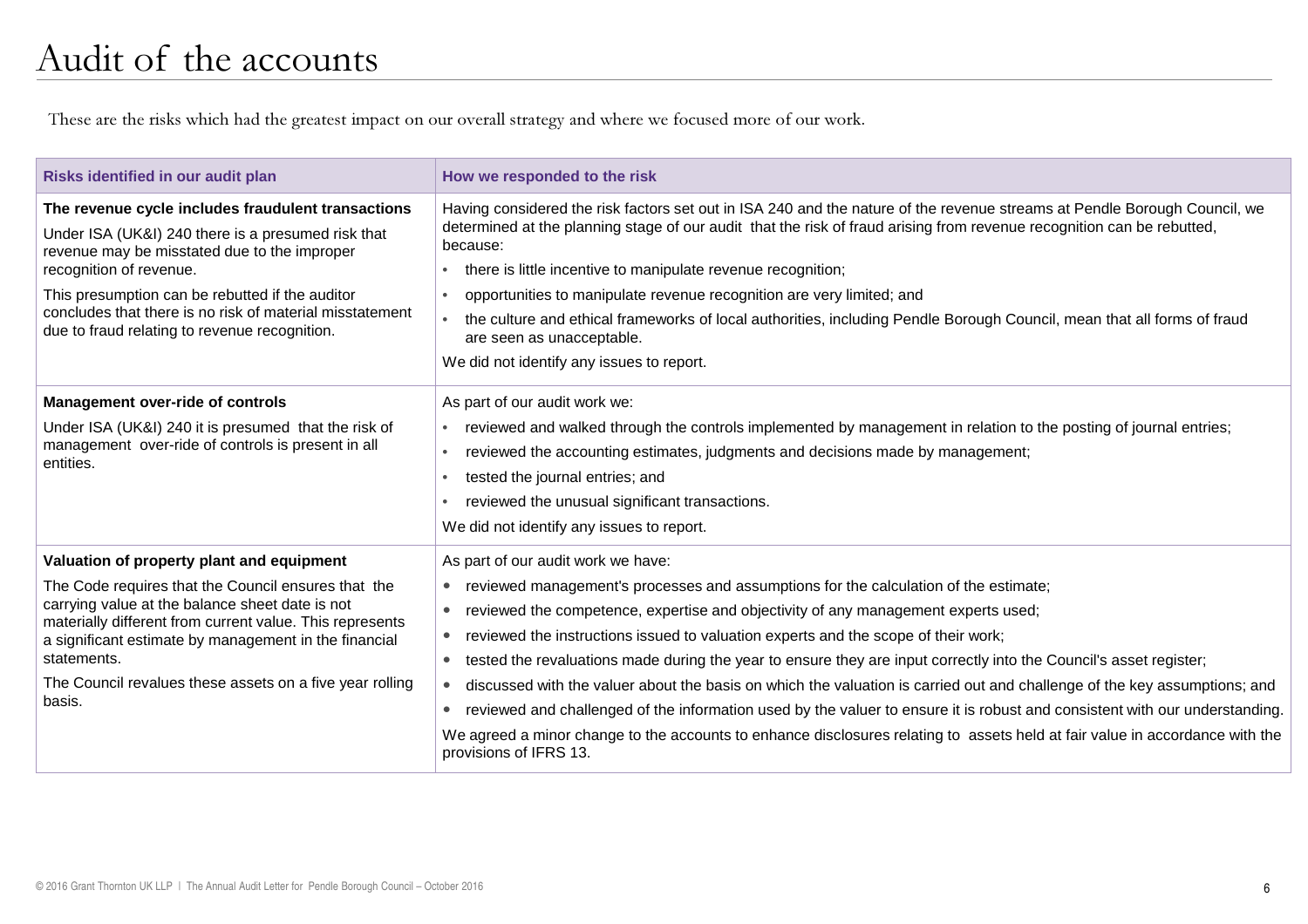# Audit of the accounts

| Risks identified in our audit plan                                                                                                                                                                                                                                                                   | How we responded to the risk                                                                                                                                                                                                                                                                                                                                                                                                                                                                                                                                                                                                                                                                                                                                                                                                                                                                                                                                    |
|------------------------------------------------------------------------------------------------------------------------------------------------------------------------------------------------------------------------------------------------------------------------------------------------------|-----------------------------------------------------------------------------------------------------------------------------------------------------------------------------------------------------------------------------------------------------------------------------------------------------------------------------------------------------------------------------------------------------------------------------------------------------------------------------------------------------------------------------------------------------------------------------------------------------------------------------------------------------------------------------------------------------------------------------------------------------------------------------------------------------------------------------------------------------------------------------------------------------------------------------------------------------------------|
| Valuation of pension fund net<br>liability<br>The Council's pension fund asset and<br>liability, as reflected in its balance<br>sheet, represents a significant<br>estimate in the financial statements.<br>The values of the pension fund net<br>liability is estimated by specialist<br>actuaries. | As part of our audit work we have:<br>reviewed the management processes to ensure the data supplied to the Lancashire Pension Fund is accurate and complete;<br>liaised with the auditor of the Lancashire Pension Fund to understand the controls in place to ensure the data supplied to the actuary is<br>accurate and complete;<br>compared the estimates used by the actuary to produce the valuation with actuals available to the Council and the Pension fund after<br>the year-end;<br>undertook procedures to understand and assess the assumptions and techniques used by the actuary to estimate the value of the<br>pension fund liability; and<br>we will review the consistency of the pension fund asset and liability and disclosures in notes to the financial statements with the<br>$\bullet$<br>actuarial report from your actuary.<br>We did not identify any issues to report.                                                           |
| <b>Employee remuneration</b><br>Employee remuneration accruals<br>understated<br>(Remuneration expenses not correct)                                                                                                                                                                                 | As part of our audit work we:<br>reviewed the systems and controls that the Council has in place to ensure that its employees are paid the correct amount based on<br>hours worked and their contractual entitlement, including arrangements to accrue for amounts outstanding but not yet paid at the year-<br>end. This included consideration of the Council's contract with Liberata, its outsourced payroll provider;<br>we have walked-through the controls the Authority has in place in relation to this risk;<br>$\bullet$<br>sample testing of payroll transactions;<br>analytical procedures to identify any discrepancies in monthly payrolls and consideration as to whether payroll expenditure is in line<br>with our expectations based on supporting evidence; and<br>testing of the reconciliation between the payroll system and the amounts recorded in the financial statements.<br>$\bullet$<br>We did not identify any issues to report. |
| <b>Operating expenses</b><br>Creditors understated or not recorded<br>in the correct period<br>(Operating expenses understated)                                                                                                                                                                      | As part of our audit work we have:<br>reviewed the systems and controls that the Council have in place to pay and record expenditure incurred;<br>$\bullet$<br>we have walked-through controls relevant to the risk identified;<br>substantive testing of a sample of expenditure transactions;<br>$\bullet$<br>reviewed the management's processes to raise accruals and ensure accruals recognised are materially complete;<br>$\bullet$<br>substantive testing of a sample of creditor balances and accruals recognised in the year-end balance sheet; and<br>$\bullet$<br>tested a sample of payments made in April and May 2016 to confirm that expenditure has been accounted for in the correct financial<br>year.<br>We did not identify any issues to report.                                                                                                                                                                                          |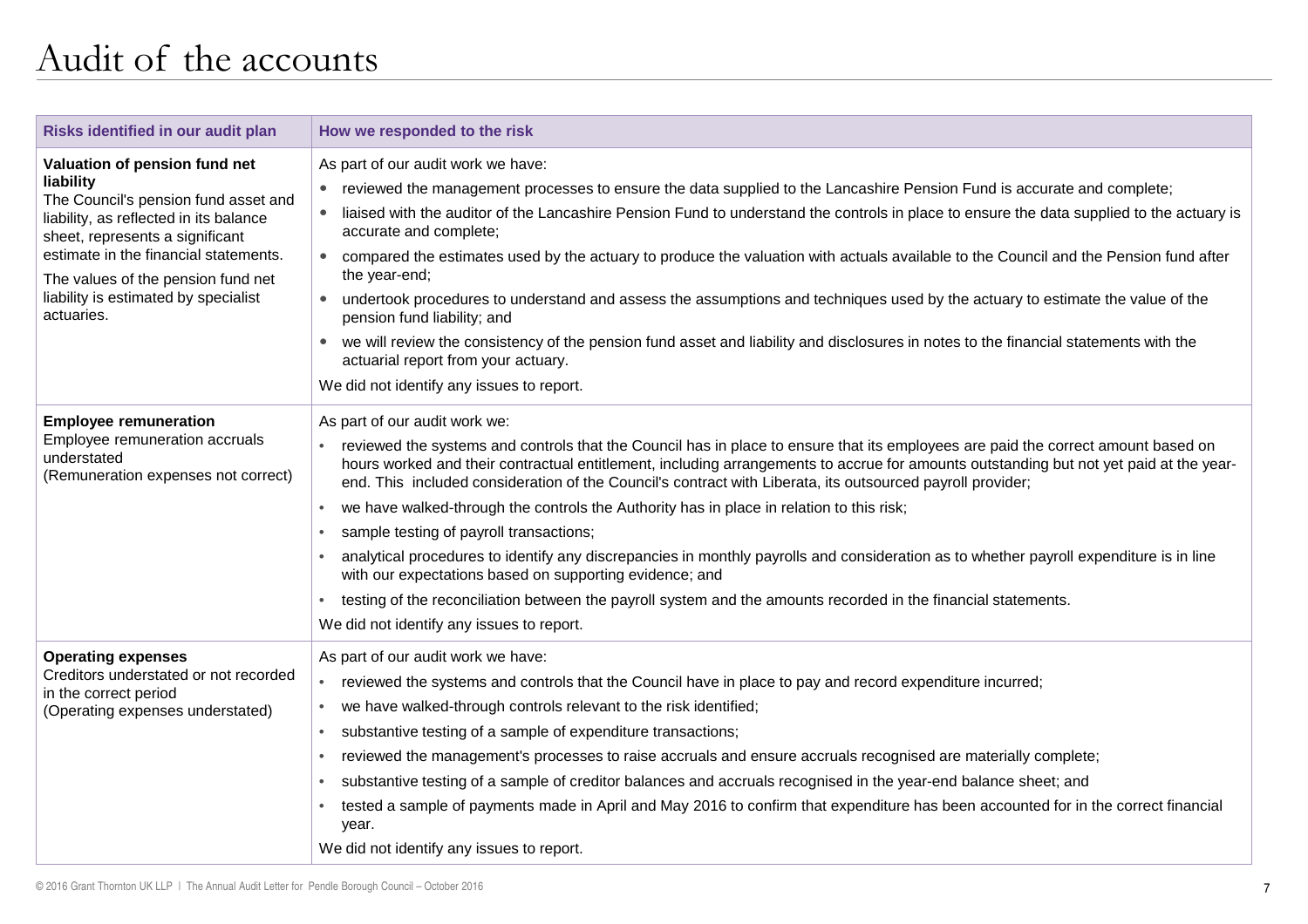# Audit opinion

 We gave an unqualified opinion on the Council's accounts on 2 August 2016, in advance of the 30 September 2016 national deadline.

The Council made the accounts available for audit in line with the agreed timetable, and provided a good set of working papers to support them. The finance team responded promptly and efficiently to our queries during the course of the audit.

# Issues arising from the audit of the accounts

 We reported the key issues from our audit of the accounts of the Council to the Council's Accounts and Audit Committee on 28 July 2016. Management agreed to adjust the accounts to correct the four errors which came to light during our audit.

We also reported to the Accounts and Audit Committee that Management had agreed to revisit the basis on which they produced Note 24. This note provides a reconciliation between the primary financial statements and reports produced by the Council during the year to monitor income and expenditure against directorate budgets.

# Annual Governance Statement and Narrative Report

 We are also required to review the Council's Annual Governance Statement and Narrative Report. It published them on its website in line with the national deadlines.

Both documents were consistent with the supporting evidence provided by the Council and with our knowledge of the Council.. CIPFA introduced a requirement for local government bodies to produce a narrative report this year. This report replaces the explanatory foreword and the intention is that the narrative report provides a broader, strategically-focussed commentary on the Council's financial position and its financial and non-financial performance than was the case previously. Management included the majority of the content recommended by CIPFA in its narrative report but have agreed to consider incorporating a summary of information relevant to an understanding of the Council's non-financial performance next year.

# Other statutory duties

We also have additional powers and duties under the Act, including powers to issue a public interest report, make written recommendations, apply to the Court for a declaration that an item of account is contrary to law, and to give electors the opportunity to raise questions about the Council's accounts and to raise objections received in relation to the accounts. We are pleased to confirm that we did not have cause to exercise these powers this year.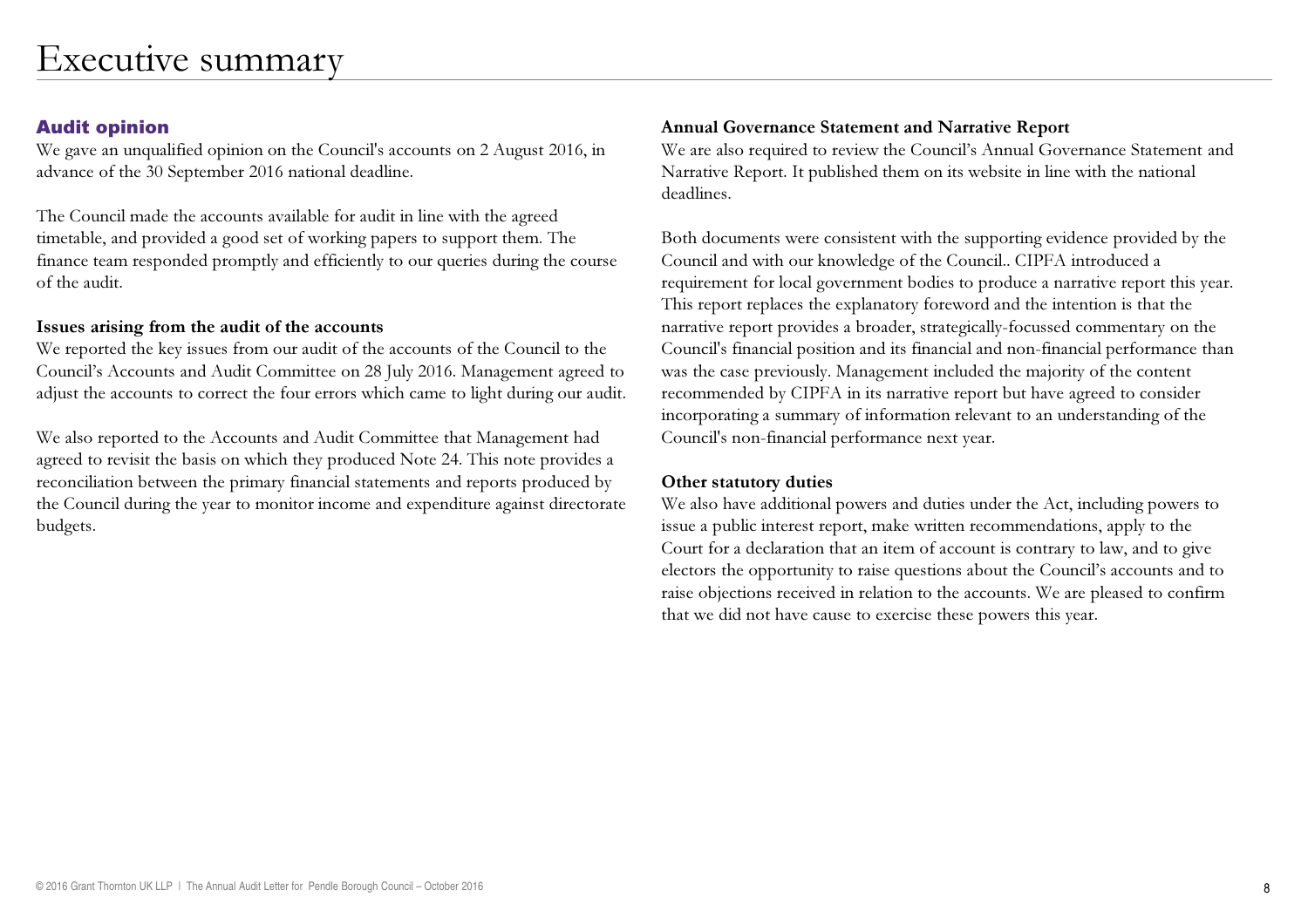#### **Background**

 We carried out our review in accordance with the NAO Code of Audit Practice (the Code), following the guidance issued by the NAO in November 2015 which specified the criterion for auditors to evaluate:

In all significant respects, the audited body takes properly informed decisions and deploys resources to achieve planned and sustainable outcomes for taxpayers and local people.

# Key findings

 Our first step in carrying out our work was to perform a risk assessment and identify the key risks where we concentrated our work. The key risks we identified and the work we performed are set out in table 2 overleaf.

As part of our Audit Findings report agreed with the Council in July 2016, we agreed that the evidence provided sufficient assurance that the assumptions made were reasonable and sufficiently prudent.

# Overall VfM conclusion

 We are satisfied that in all significant respects the Council put in place proper arrangements to secure economy, efficiency and effectiveness in its use of resources for the year ending 31 March 2016.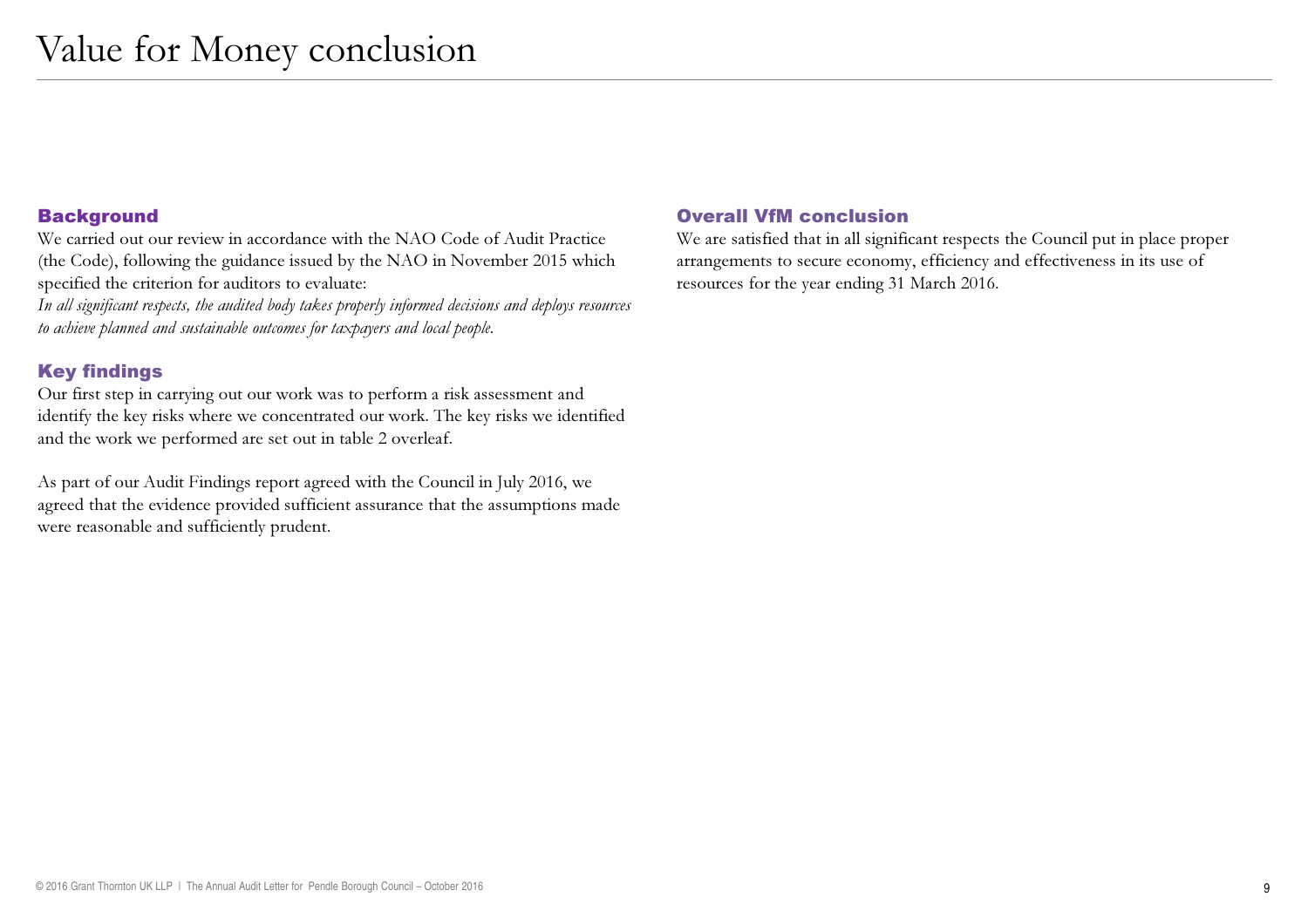#### **Table 2: Value for money risks**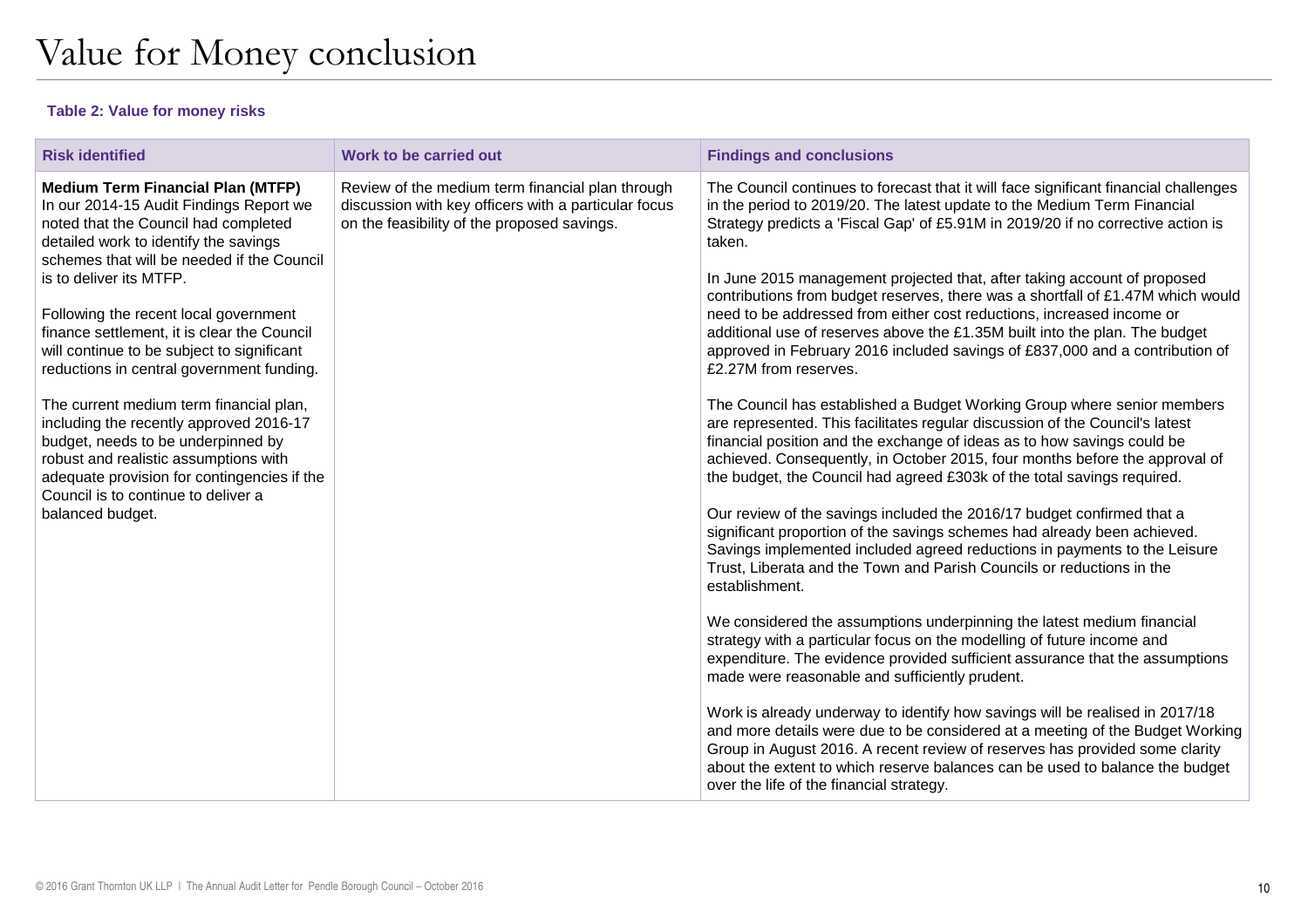# Our work with you in 2015/16

 We are really pleased to have worked with you over the past year. We have established a positive and constructive relationship. Together, we have delivered some great outcomes.

An efficient audit – we provided the opinion on 2 August 2016, eight weeks before the deadline and in line with the timescale we agreed with you. Our audit team are knowledgeable and experienced in your financial accounts and systems. Our relationship with your team provides you with a financial statements audit that continues to finish ahead of schedule releasing your finance team for other important work.

Improved financial processes – during the year we reviewed your financial systems and processes including employee remuneration, non- pay expenditure and property plant and equipment.

Understanding your operational health – through the value for money conclusion we provided you with assurance on your medium-term financial strategy and the process in place to identify the savings which will be required to cope with expected reductions in central government grant.

Sharing our insight – we provided regular updates to the Accounts and Audit Committee covering best practice. Areas we covered included: Innovation in public financial management; Knowing the Ropes – Audit Committee Effectiveness Review; Making devolution work; andReforging local government

We have also shared with you our insights on advanced closure of local authority accounts, in our publication "Transforming the financial reporting of local authority accounts" and will continue to work with you to support the implementation of the streamlined audit timetable.

Providing training – we provided your teams with training on financial accounts and annual reporting. The courses were attended by senior members of the finance team.

#### Looking ahead to 2016/17

 We will continue to liaise closely with the senior finance team during 2016/17. Arrangements have been made to commence our risk assessment and interim audit procedures later this year as part of our commitment to an efficient audit. We will continue to share examples of best practice relevant to the Council as the Council continues to look at how it can further reduce expenditure and increase income.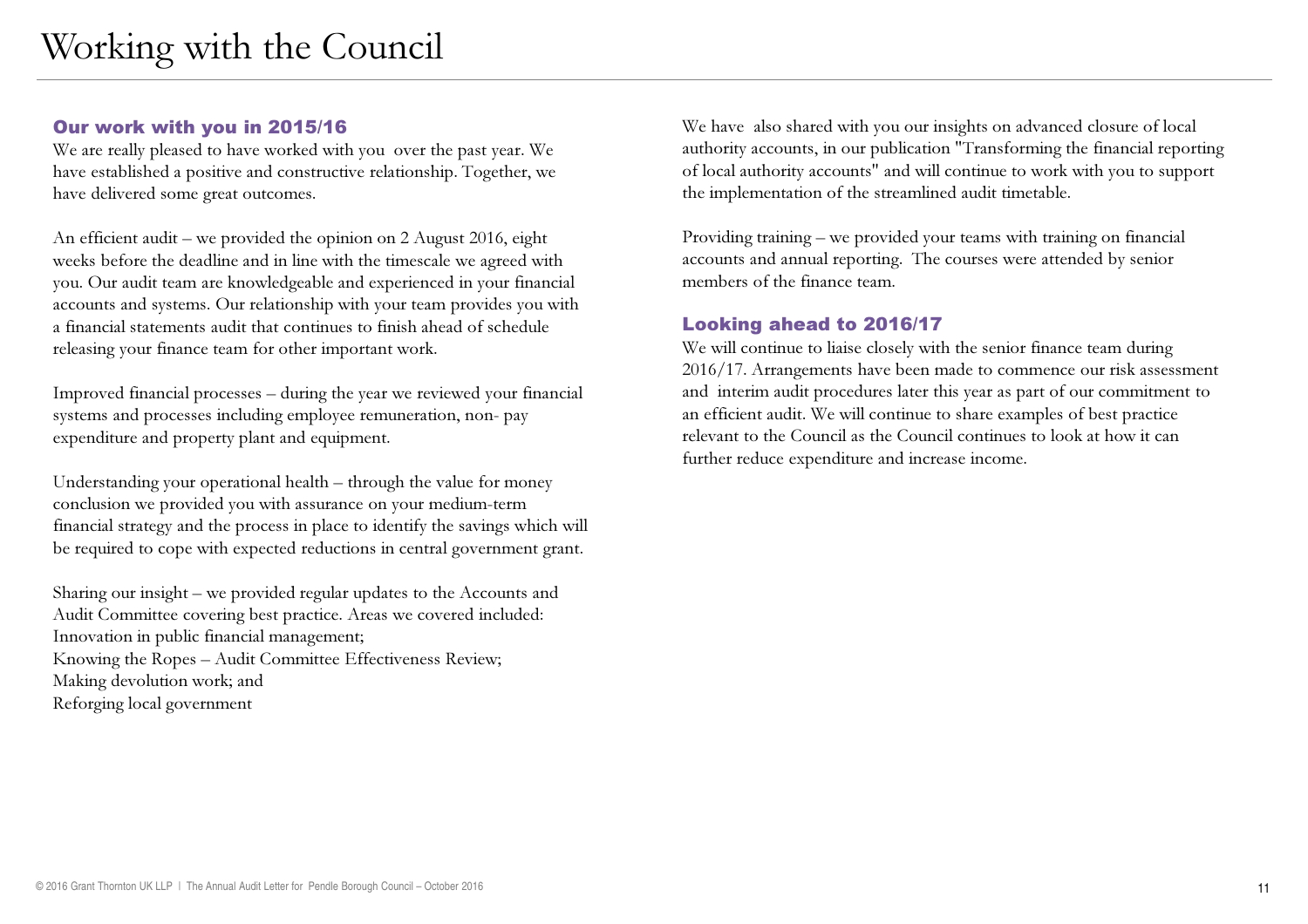We confirm below our final fees charged for the audit and confirm there were no fees for the provision of non audit services.

#### Fees

|                                                         | <b>Planned</b> | <b>Actual fees</b> | 2014/15 fees |
|---------------------------------------------------------|----------------|--------------------|--------------|
| Statutory audit of Council                              | 40,630         | 40,630             | 54,173       |
| <b>Grant Certification (Housing Benefit</b><br>Subsidy) | 7.946          | 7.946              | 13,840       |
| <b>Total fees (excluding VAT)</b>                       | 48,616         | 48,616             | 68,013       |

The 2015/16 fee reduced compared to the prior year as a result of a reduction in the scale fee announced by Public Sector Audit Appointments Ltd. This followed a national procurement exercise and the reduction was applied across the sector.

#### Reports issued

| <b>Report</b>                | Date issued    |
|------------------------------|----------------|
| Audit Plan                   | 11 March 2016  |
| <b>Audit Findings Report</b> | 19 July 2016   |
| Annual Audit Letter          | 4 October 2016 |